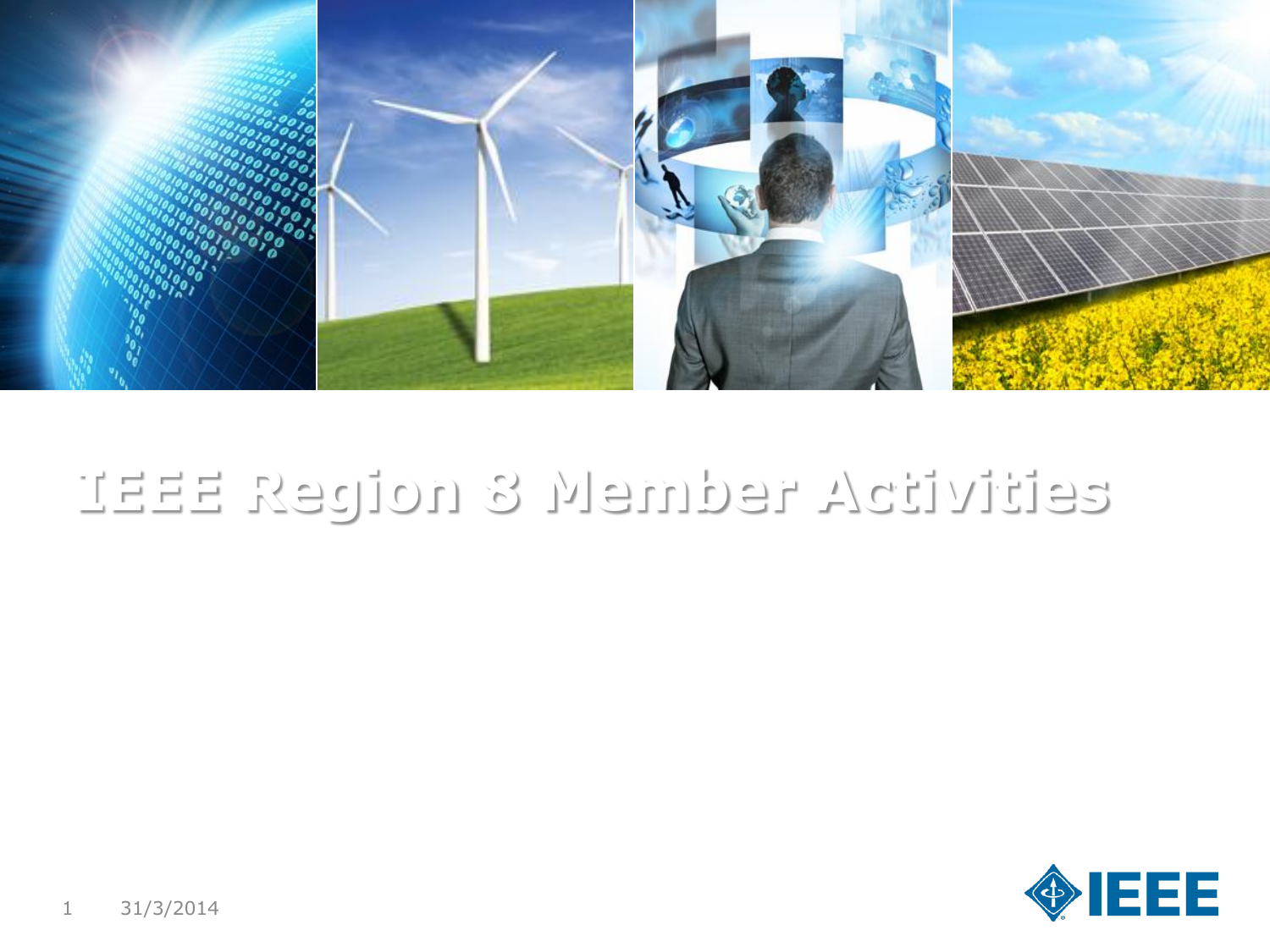#### **Member Activities (MA) and Coordinators**

- **Membership Development (MD) – Antonio Luque**  $\blacktriangleright$
- **Young Professionals (YP) -** former GOLD **- Rafal Sliz**  $\blacktriangleright$
- **Professional Activities (PA) – Urmet Janes**  $\blacktriangleright$
- **History Activities (HA) – Tony Davies**  $\blacktriangleright$
- **Life Members (LM) – Jacob Baal-Schem**
- **Women in Engineering (WIE) – Joyce Mwangama**  $\blacktriangleright$
- **Region 8 News – Zhijia Huang**  $\blacktriangleright$
- **Electronic Communications (EC) – George Michael**  $\blacktriangleright$
- **Sections Congress (SC) – Athanassios Skodras**  $\blacktriangleright$

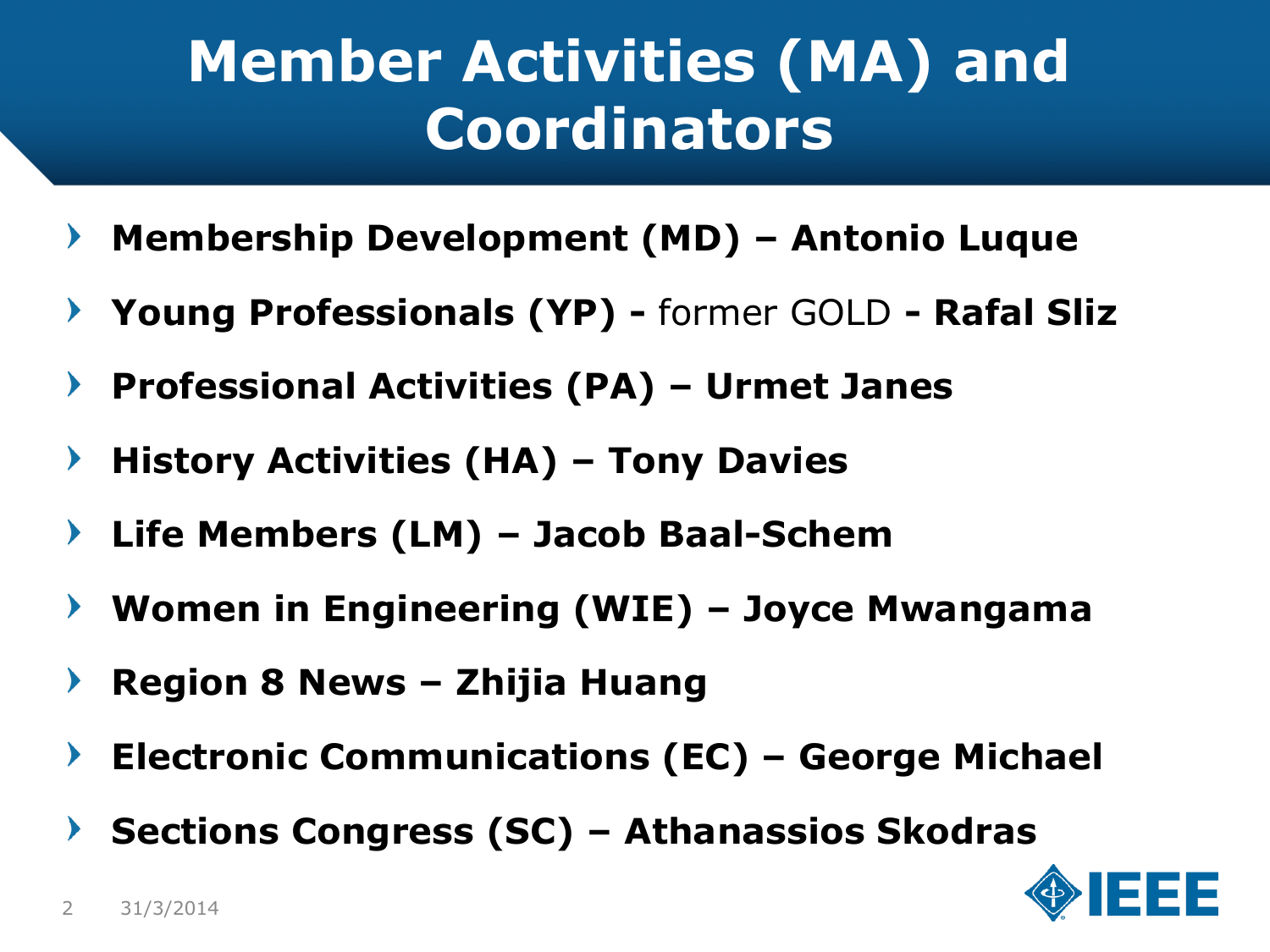# **Activity and Cooperation**

- **The success of the Regional MA volunteers strongly depends on the activity/vitality of Sections and its officers**
- **The Section Officers belong to the corresponding Regional MA teams cooperating and working together**
- **The activity and cooperation of all coordinators and subcommittees are extremely important for member activities and vitality in the Region and its organizational units**
- **Good examples of cooperation: YP/SAC, YP/PA**

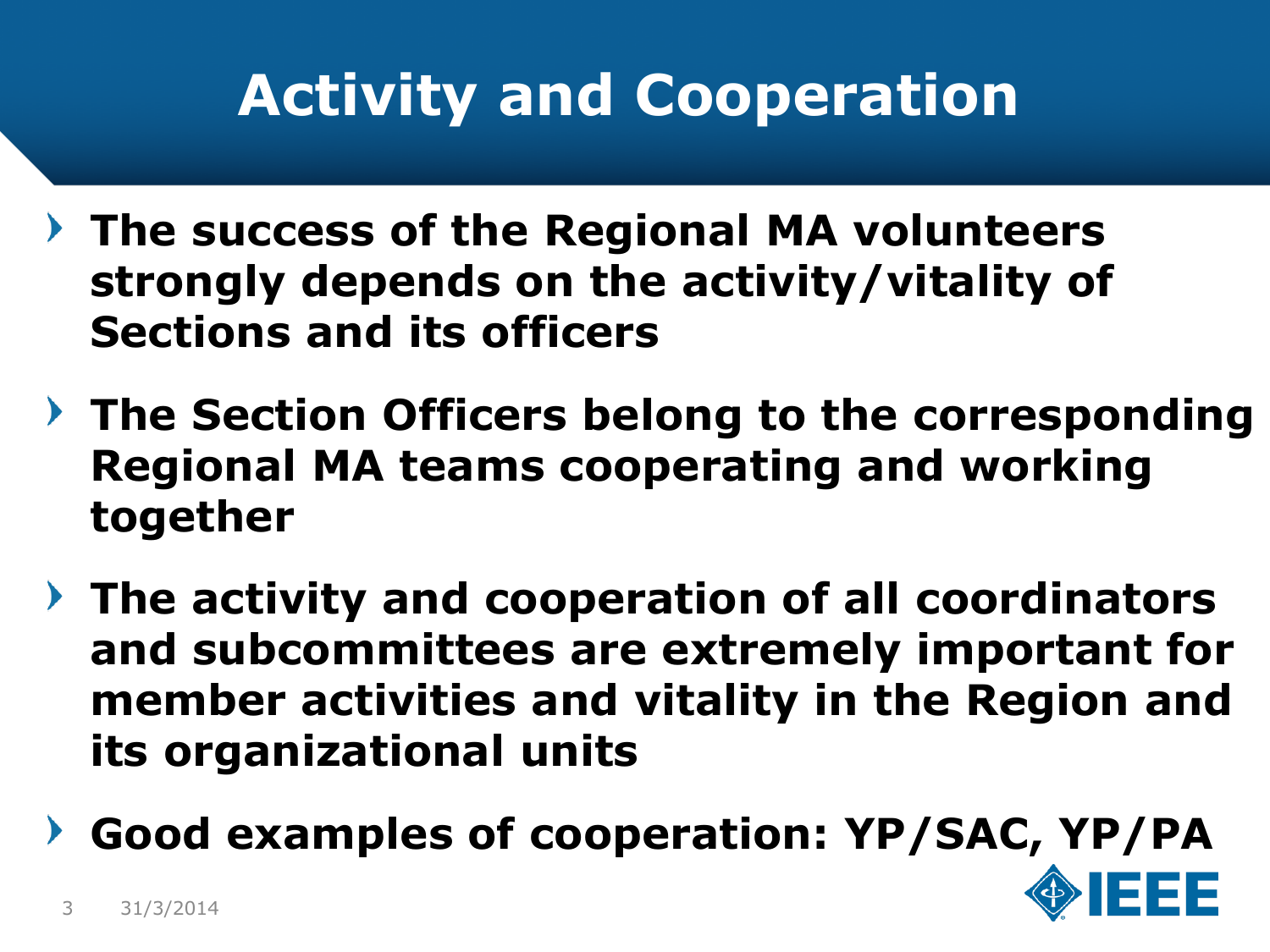# **Train yourself! Be well prepared to do your job! Tools for volunteers**

- **Geographic Unit Operation Resources**
- **Center of Leadership Excellence (CLE)**
- **Required Reporting**
- **IEEE Organization Roster**  $\blacktriangleright$
- **Section Vitality Dashboard**
- **SAMIEEE**
- **vTools**
- **MGA Operations Manual**
- **MGA News**